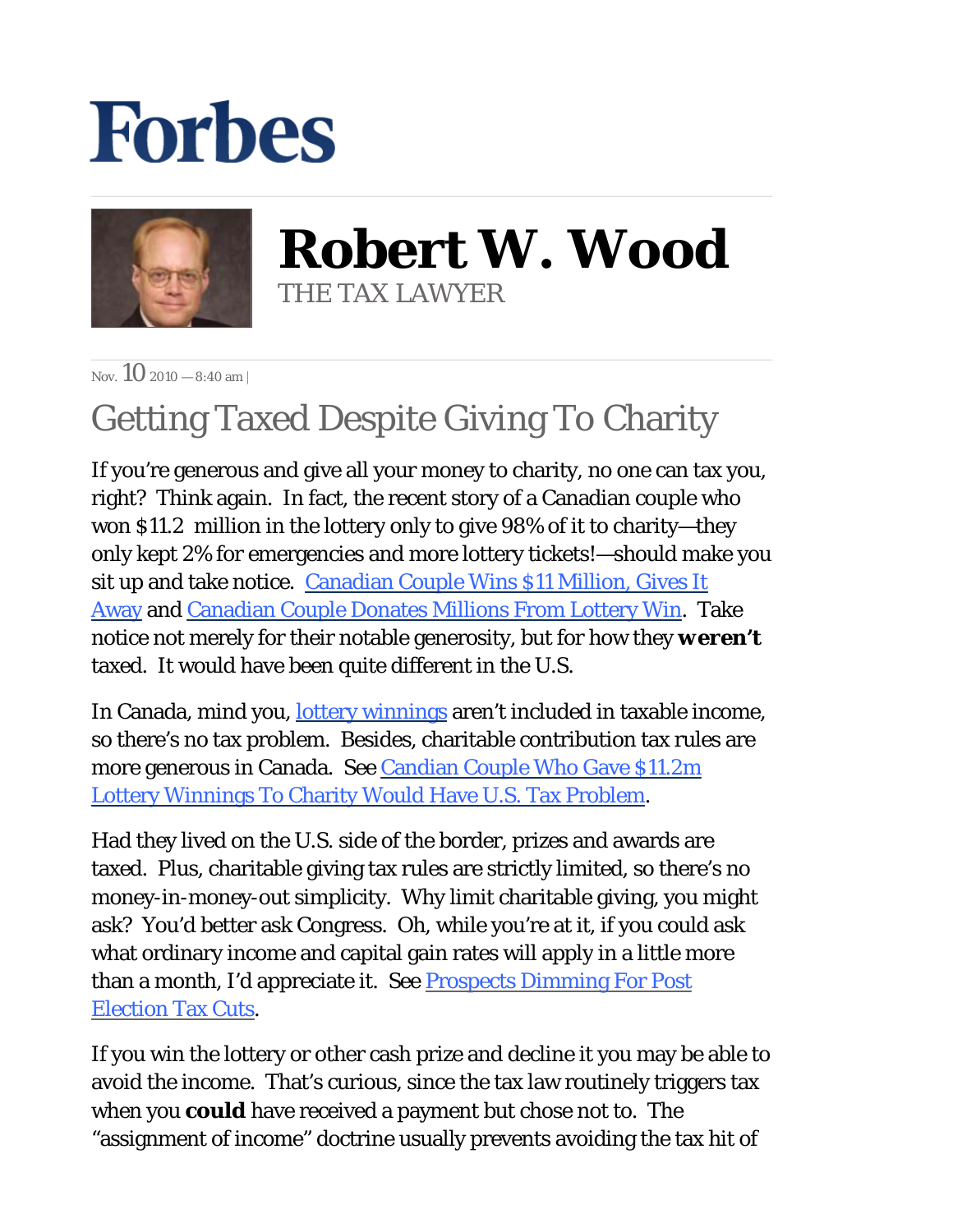income coming your way. (See [When You've Got Taxable Income But No](http://www.forbes.com/2009/10/12/tax-cancelled-debt-deferred-income-personal-finance-wood.html)  [Cash.](http://www.forbes.com/2009/10/12/tax-cancelled-debt-deferred-income-personal-finance-wood.html))

**"Regifting."** Short of declining an award, there's regifting like the generous Canadian couple. Unfortunately, the tax consequences of regifting are problematic. Even if you immediately give it to charity, you can't necessarily write it all off. Why?

You can deduct charitable contributions only up to 50% of your "contribution base"—generally your adjusted gross income. Thus, if you win \$1 million and have no other income, you can deduct only half even if you give it all away. The limit is even lower (30%) for gifts to certain charities such as certain private non-operating foundations, veterans organizations, fraternal societies and nonprofit cemeteries. You can carry over any excess deduction from one year to the next, and you have five years to use it up. In the meantime, though, you are paying tax on money you've given away.

**Collateral Damage.** The fact that you must take the prize money into income means you may lose other deductions and personal exemptions. Even if you give all the prize money to charity, you end up paying more taxes than if you had never received the cash.

**Assignment.** Fortunately, the IRS has a procedure for assigning a cash prize *before* you receive it, thereby avoiding the income. It probably wouldn't work with a lottery payment, but President Obama did this with money from his Nobel Peace Prize. See [Tax Consequences of President](http://taxprof.typepad.com/taxprof_blog/2009/10/tax-consequences-.html)  [Obama's Nobel Prize.](http://taxprof.typepad.com/taxprof_blog/2009/10/tax-consequences-.html) The idea is to keep the prize moving past you, redirecting it to someone else *before* its tax impact hurts you. See [Revenue Procedure 85-54.](http://www.woodporter.com/Publications/Articles/pdf/87-54.pdf)

First, the recipient must be a qualified charity, so you can't push off the award to your brother-in-law. Timing is also important. You must make the assignment to charity before the award is presented to you.

You can, however, make a partial assignment. You can keep the statuette or plaque and even some of the cash, as long as it's clear precisely what amount you are assigning. Finally, some magic language is required in the paperwork so you'll want professional help.